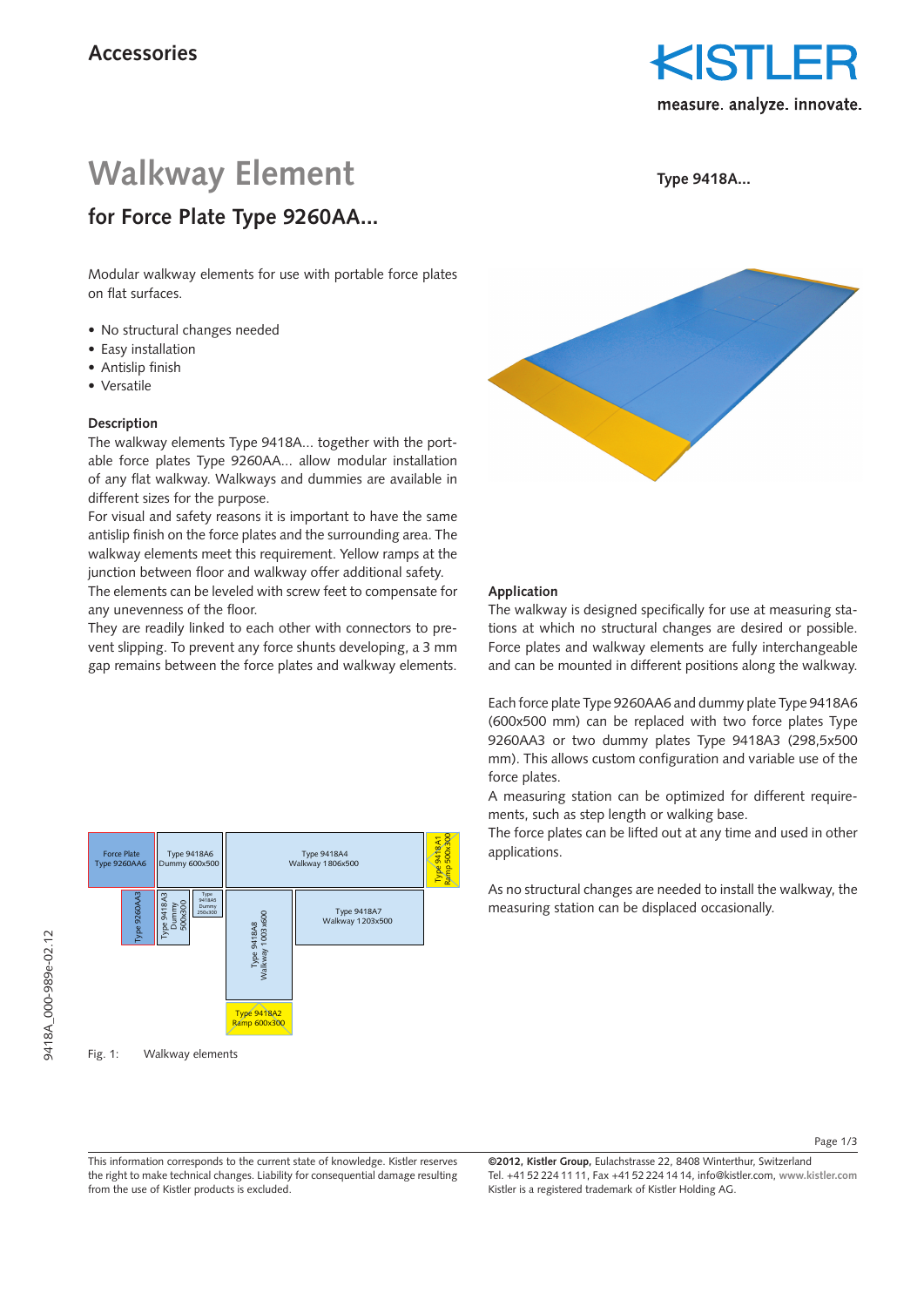

#### **Technical Data**

| Ramp small                      | <b>Type</b> | 9418A1       |
|---------------------------------|-------------|--------------|
| Dimensions                      | mm          | 500x300x50   |
| Weight                          | kg          | 2,7          |
| Ramp large                      | Type        | 9418A2       |
| Dimensions                      | mm          | 600x300x50   |
| Weight                          | kg          | 3,1          |
| Dummy                           | Type        | 9418A3       |
| for force plate Type 9260AA3    |             |              |
| <b>Dimensions</b>               | mm          | 298,5x500x50 |
| Weight                          | kg          | 5            |
| Walkway                         | Type        | 9418A4       |
| corresponds to 3 x Type 9260AA6 |             |              |
| longitudinally                  |             |              |
| <b>Dimensions</b>               | mm          | 1806x500x50  |
| Weight                          | kg          | 12           |

| Dummy                                                      | Type | 9418A5         |
|------------------------------------------------------------|------|----------------|
| Dimensions                                                 | mm   | 248,5x298,5x50 |
| Weight                                                     | kg   | 3              |
| Dummy                                                      | Type | 9418A6         |
| for force plate Type 9260AA6                               |      |                |
| <b>Dimensions</b>                                          | mm   | 600x500x50     |
| Weight                                                     | kg   | 7              |
| Walkway<br>corresponds to 2 x Type 9260AA6                 | Type | 9418A7         |
| longitudinally                                             |      |                |
| Dimensions                                                 | mm   | 1203x500x50    |
| Weight                                                     | kg   | 9,4            |
| Walkway<br>corresponds to 2 x Type 9260AA6<br>transversely | Type | 9418A8         |
| Dimensions                                                 | mm   | 1003x600x50    |
| Weight                                                     | kg   | 9,4            |



Ramp 600x300

Ramp 600x300





9418A\_000-989e-02.12

9418A\_000-989e-02.12

Fig. 2: Mounting examples with walkway Type 9418A...

This information corresponds to the current state of knowledge. Kistler reserves the right to make technical changes. Liability for consequential damage resulting from the use of Kistler products is excluded.

**©2012, Kistler Group,** Eulachstrasse 22, 8408 Winterthur, Switzerland Tel. +41 52 224 11 11, Fax +41 52 224 14 14, info@kistler.com, **www.kistler.com** Kistler is a registered trademark of Kistler Holding AG.